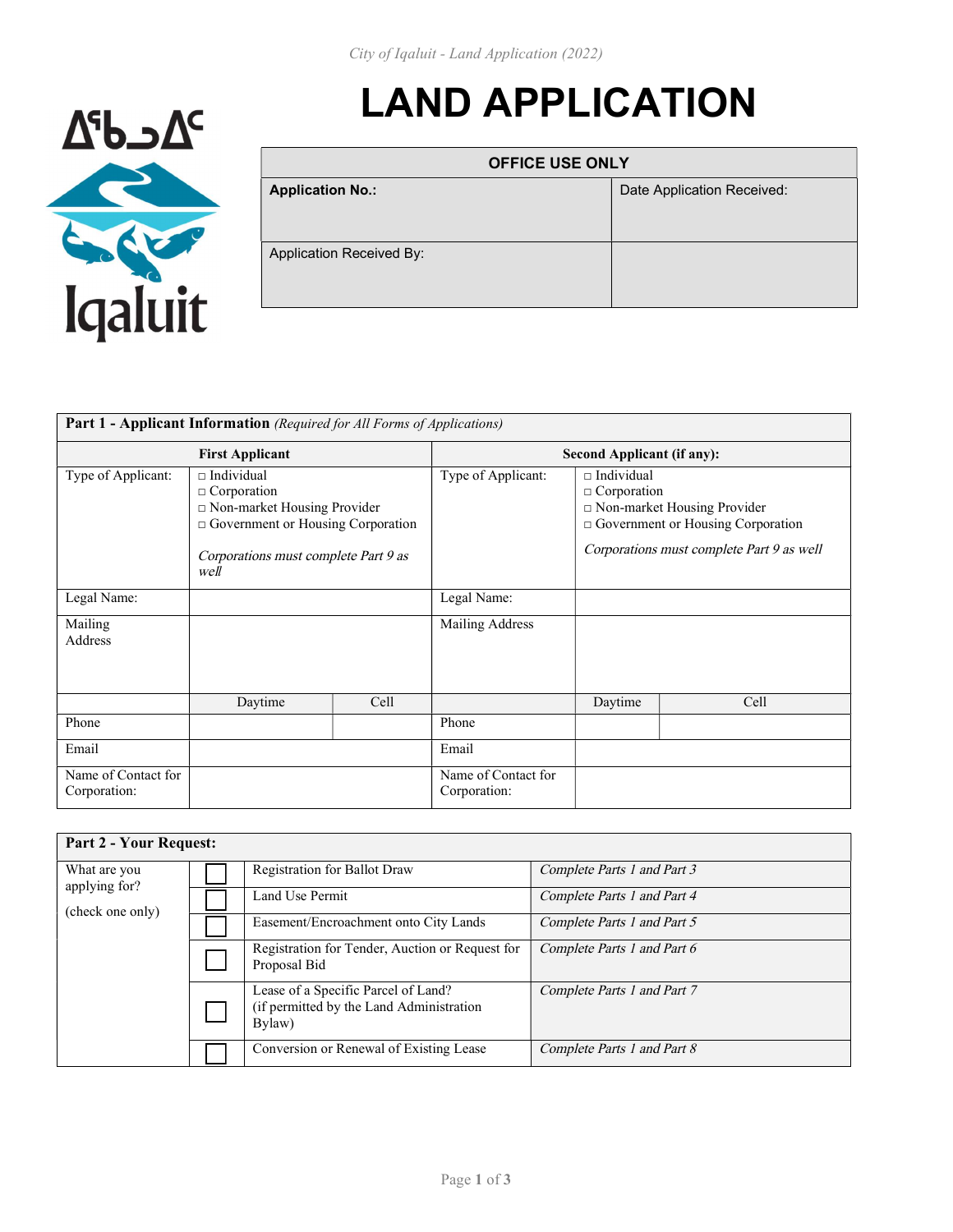| <b>Part 3 - Ballot Draw Request</b> (Complete if you are registering for a ballot draw) |  |                                                              |  |
|-----------------------------------------------------------------------------------------|--|--------------------------------------------------------------|--|
| Date of Ballot Draw                                                                     |  |                                                              |  |
| <b>Applicant 1 information</b>                                                          |  | Applicant 2 (if applicable) information                      |  |
| Have you lived in Iqaluit for the last<br>two years or more?                            |  | Have you lived in Iqaluit for the last<br>two years or more? |  |
| Are you on the Nunavut Inuit<br>Enrolment List?                                         |  | Are you on the Nunavut Inuit<br>Enrolment List?              |  |
| Are you the spouse of Applicant 2?                                                      |  | Are you the spouse of Applicant 1?                           |  |

| <b>Part 4 – Land Use Permit Request</b> (Complete if you are applying for a Land Use Permit)  |  |
|-----------------------------------------------------------------------------------------------|--|
| Describe Land you want to use and the area of the land:<br>(legal description or Sketch Plan) |  |
| Describe how you want to use the lands:                                                       |  |
| How long do you want to use the Land? Include start and<br>end date.                          |  |

| Part 5 – Application for Easement or Encroachment on City Lands<br>(Complete only if you are applying for an Easement or Encroachment Agreement) |  |  |
|--------------------------------------------------------------------------------------------------------------------------------------------------|--|--|
| Describe your property<br>(legal description or street address)                                                                                  |  |  |
| Describe the City's property you need to encroach upon<br>or want an easement on<br>(legal description or street address)                        |  |  |
| Describe why you need the encroachment or easement                                                                                               |  |  |

## Part 6 - Tender, Auction or Request for Proposal Registration

(complete only if you are applying to bid on a tender, auction or request for proposals)

Tender, Auction or Request for proposals Applied for:

| Part 7 - Lease of Specific Parcel of Land                                                                                                             | (Complete this part if you are applying to lease a specific parcel that is not part of a ballot draw, auction, tender or proposal call)           |
|-------------------------------------------------------------------------------------------------------------------------------------------------------|---------------------------------------------------------------------------------------------------------------------------------------------------|
| Parcel you are applying for?<br>(use legal description, street address or some other<br>description sufficient to identify the land)                  |                                                                                                                                                   |
| Do you own or lease land next to this parcel?<br>(If yes, describe your property by legal description,<br>address, lease number or other description) |                                                                                                                                                   |
| How will you use the land?                                                                                                                            |                                                                                                                                                   |
| If there is more than one applicant, how will you hold<br>title?                                                                                      | $\Box$ Not Applicable (only one applicant)<br>$\Box$ As Joint Tenants<br>$\Box$ As equal Tenants in Common<br>$\Box$ As unequal Tenants in Common |
| Proposed Term of Lease (if less than standard 99 years)                                                                                               |                                                                                                                                                   |